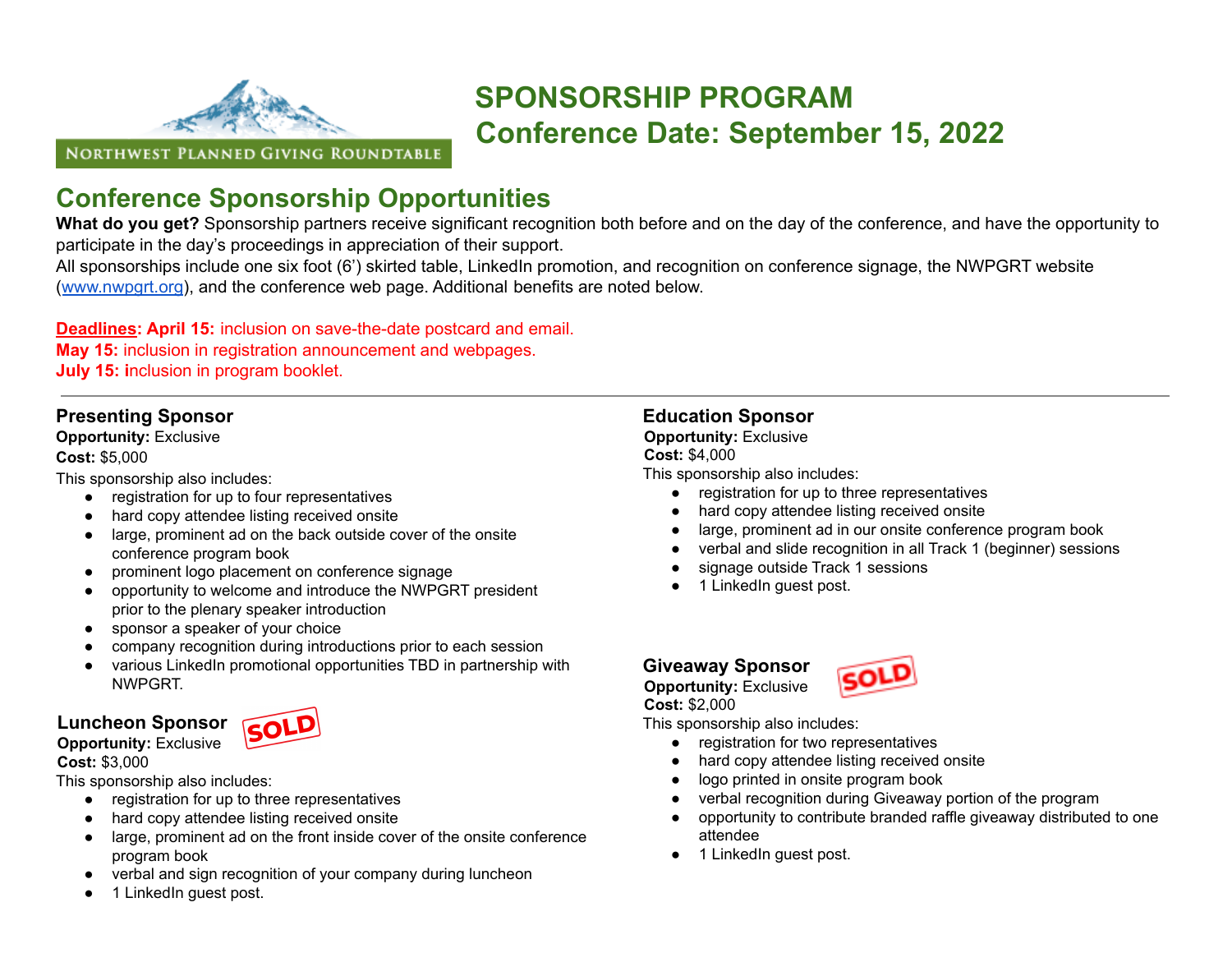## **Networking Sponsor**

**Opportunity:** Exclusive **Cost:** \$1,500

This sponsorship also includes:

- registration for two representatives
- hard copy of attendee listing received onsite
- Prominent ad in onsite conference program book
- signage near beverage/snacks during three conference breaks
- 1 LinkedIn guest post.

#### **Program Book Sponsor Opportunity:** Exclusive



**Cost:** \$1,500

This sponsorship also includes:

- registration for one representative
- hard copy attendee listing received onsite
- recognition on program book cover
- large, prominent ad in our onsite conference program book.

## **Community Sponsor**

#### **Opportunity:** Multiple **Cost:** \$1,000

This sponsorship also includes:

- registration for one representative
- hard copy attendee listing received onsite
- logo printed in onsite conference program book.

## **Logo Sponsor**

#### **Opportunity:** Multiple

**Cost:** \$500

This sponsorship also includes:

● logo printed in onsite conference program book.